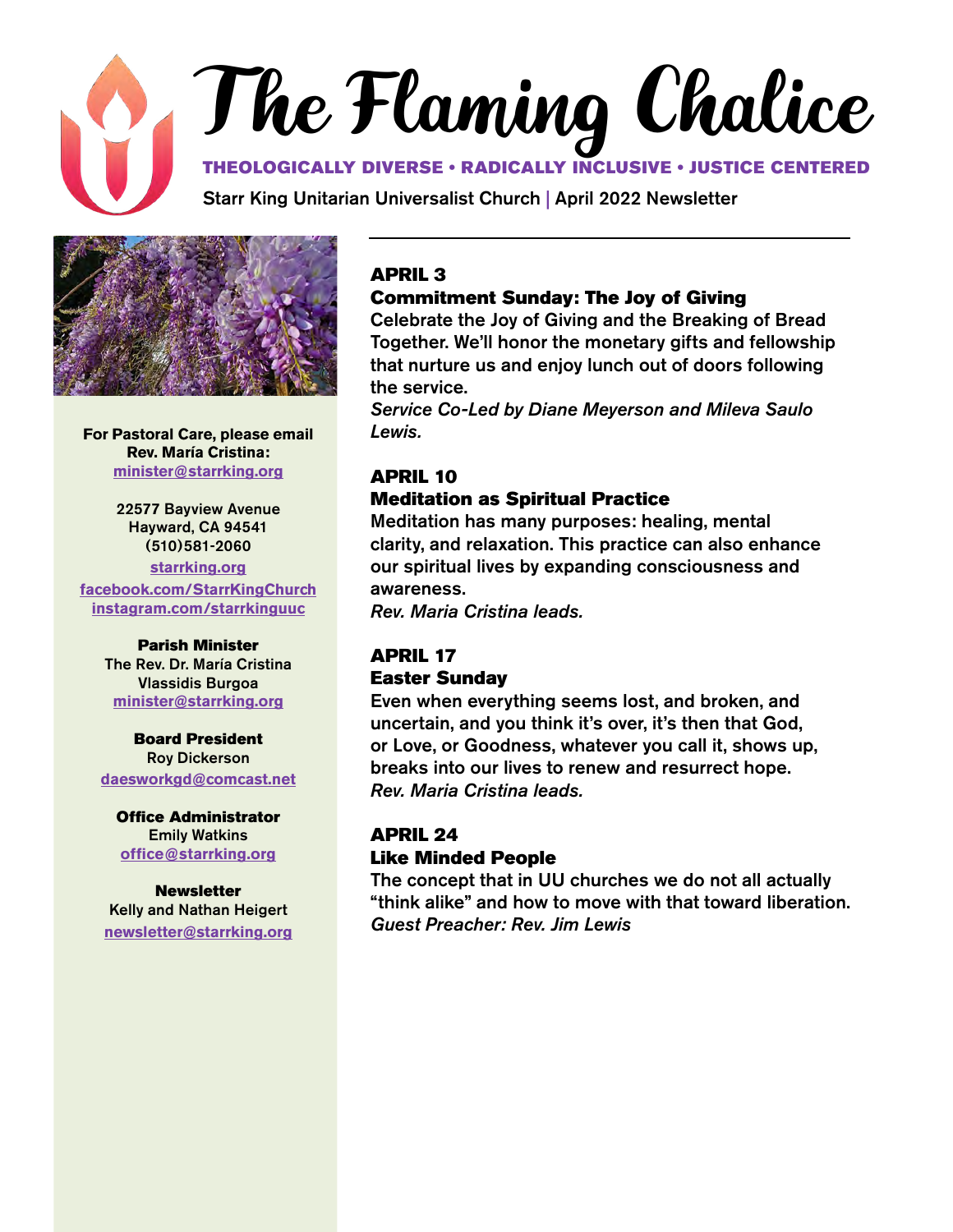### WHAT'S INSIDE

- **3 Announcements**
- 4 **#UULent**
- 5 **Announcements** 8 **Peace and Justice Action Team** 
	- 6 **SoUUlful Family Ministry**
- **Ongoing Activities and Birthdays**

# March Highlights













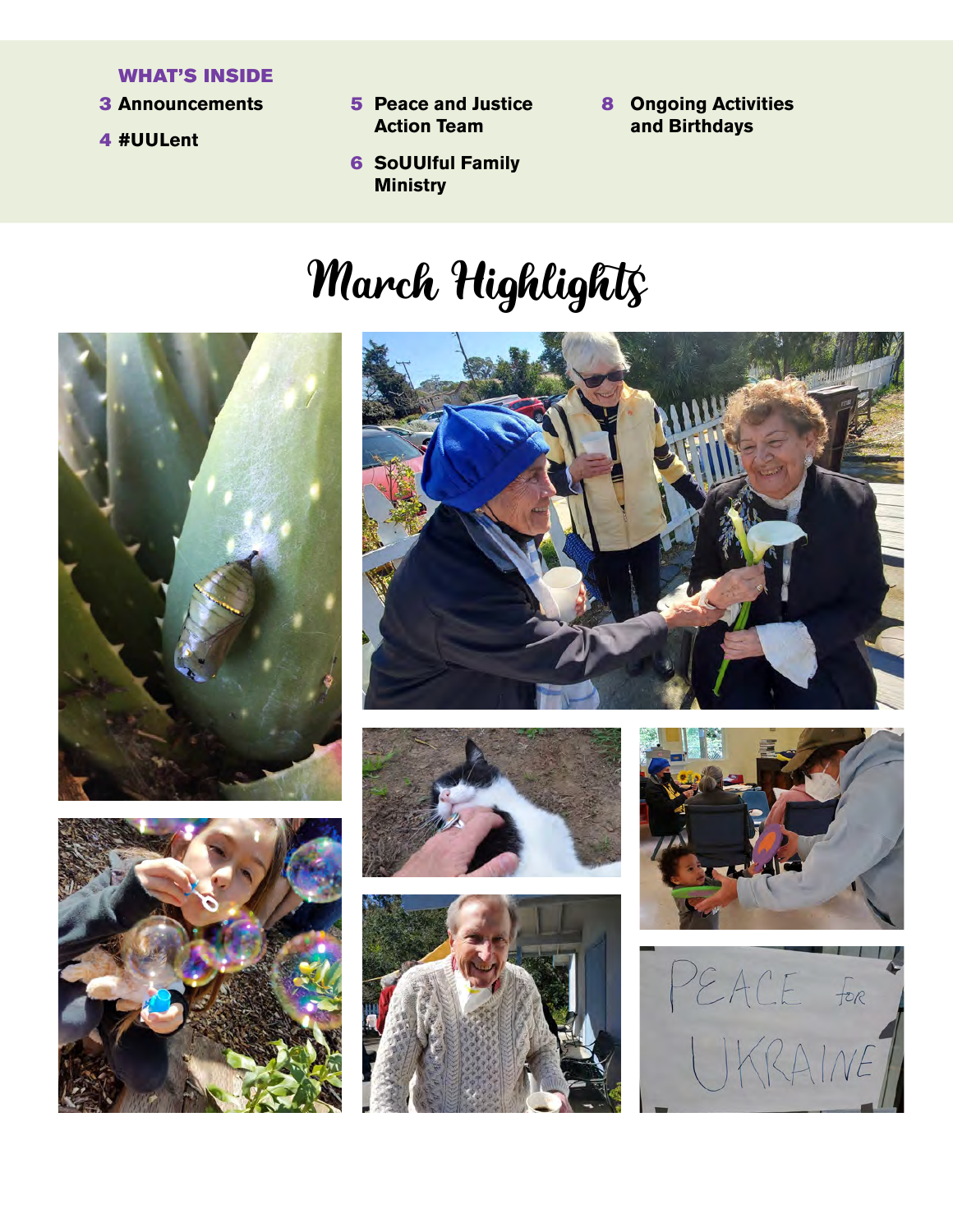## **Announcements**

### Easter Brunch **Sunday April 17, 1pm**

After two years without Easter brunch, Lavon Hodges is organizing one this Easter Sunday at [Norman's Grill](https://r20.rs6.net/tn.jsp?f=001Id18HJz-7By_XrwsoGxPfsCZ8Kq_EEGnHUZ_uuJsso656Pq4vVpSSh-2d8GOBN_CxmNKUFXE2e6QjD4Eh1eVtKdgPLyE2cK-WGygiKXUnYsvpaf21dr7P0J1j2NU6-3a0lCZuiXLmvZyWUtZ7LHWsA==&c=Db-X58R_FxE14F9SCx2gQTqCrXJu4sCHoEjvIUB2jFQ6gwjBepdXDg==&ch=JfB7OTq-20Ud1Z3H_RZySwr7C5IoSdz2KoCAzRY1PPsHAQ9J9dGZXA==) in Castro Valley. If you are interested, please contact Lavon at *[lavonh6661@comcast.net](mailto:lavonh6661%40comcast.net?subject=)*

### Memorial Service: Garald Mosher **Saturday May 7, 11am**

A service to honor the memory of Garald Mosher will be held in our sanctuary, followed by a light lunch.

Masks are required during the service.

RSVPs are helpful but not necessary. Please send any to Marilyn Mosher at *[mmosher@earthlink.net](mailto:mmosher%40earthlink.net?subject=)*, or text/phone at 510.909.9182.

Donations to the [Alzheimer's Association](https://www.alz.org/) are welcome.

### Starr King Singers

**Sundays before the service from 9:30-10:00 a.m.**

Come one, come all. We just enjoy singing. You don't have to come every week. Not focused on performing.

We sing all kinds of music, folk, popular, hymns, etc.



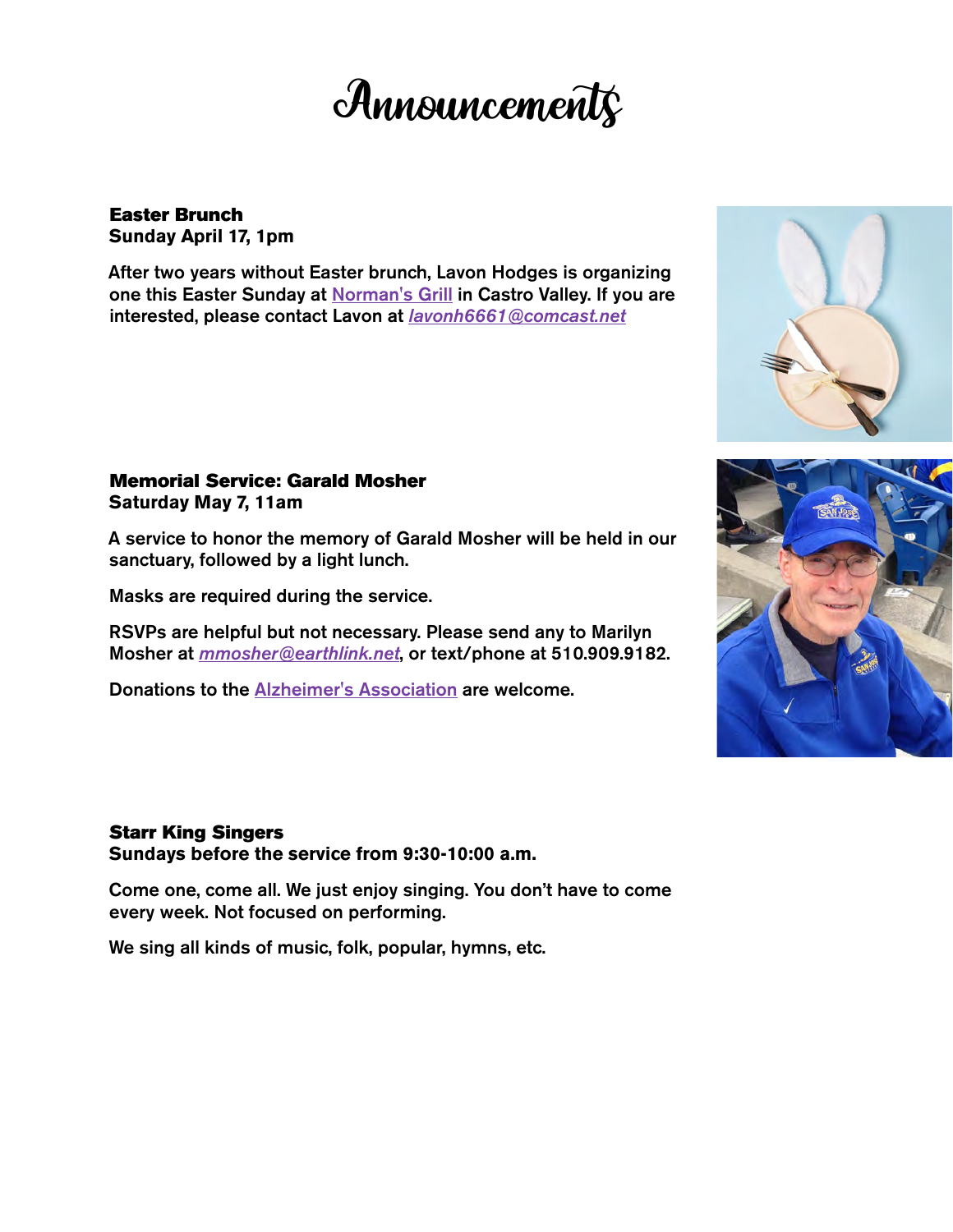## #UULent

#UULent is a creative spiritual project that you can celebrate with the wider UU community from March 2–April 17. Starr King will be sharing photos on Facebook and Instagram.

You can post photos on your personal social media–just remember to include the hashtag #UULent. Or send Emily photos (with brief description) to match any of the daily themes. She will credit you on church social media with your \*first name only\* unless you prefer to remain completely anonymous - just let her know: *[office@starrking.org](mailto:office%40starrking.org?subject=)*



Join a Unitarian Universalist practice of Lent! Each day, Unitarian Universalists and our friends and family intentionally reflect on a daily word, carry our awareness throughout the day, and capture an image that represents the word for us. We share our reflections and images on social media with the hashtag #UULent. On Sundays, we challenge each other to reflect on the daily word and also embody and enact it in our lives. (Created by Mr. Barb Greve; designed by Alex Kapitan)

| S                       | M                    | т            | W            |               | F               | s               |
|-------------------------|----------------------|--------------|--------------|---------------|-----------------|-----------------|
| MARCH                   |                      |              | 2 reflection | 3 soil        | 4 breathe       | 5 vulnerability |
| 6 hospitality           | <b>7 flexibility</b> | 8 grief      | 9 alone      | 10 growth     | 11 adaptability | 12 faith        |
| 13 help                 | 14 inspire           | 15 share     | 16 serenity  | 17 energy     | 18 free         | 19 trust        |
| 20 compassion           | 21 encourage         | 22 rest      | 23 fear      | 24 foundation | 25 gentleness   | 26 contemplate  |
| 27 change               | 28 play              | 29 art       | 30 empathy   | 31 water      |                 |                 |
| <b>APRIL</b>            |                      |              |              |               | 1 movement      | 2 soul          |
| 3 companionship 4 humor |                      | 5 love       | 6 invigorate | 7 depth       | 8 grace         | 9 solace        |
| 10 accountability       | 11 stretch           | 12 curiosity | 13 focus     | 14 strength   | 15 wait         | 16 hope         |
| 17 rejoice              |                      |              |              |               |                 |                 |

NURTURE Your Spirit. Help HEAL Our World.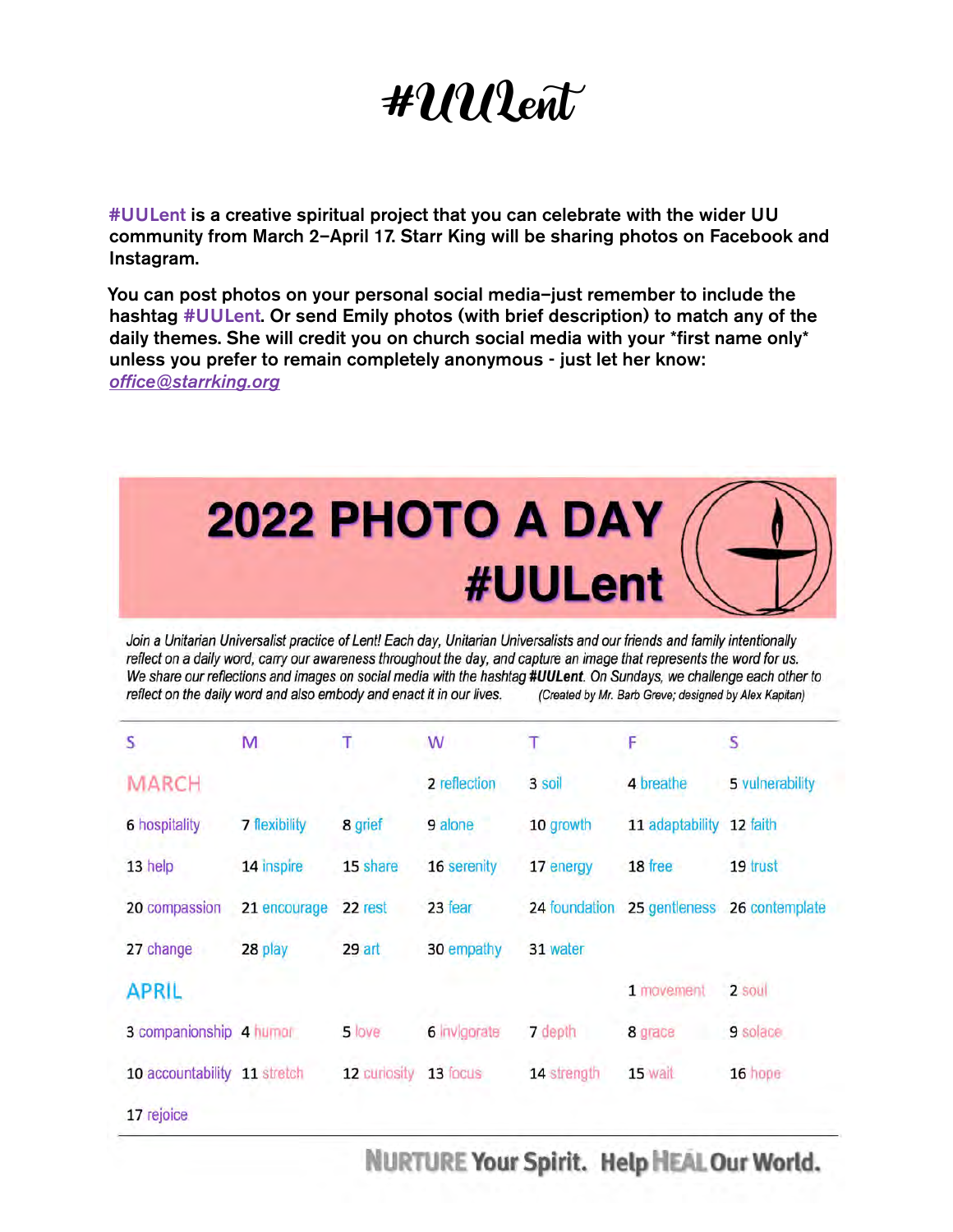Peace and Justice Action Team

### PJAT MOVIE NIGHT

#### FANNY LOU HAMER'S AMERICA

### APRIL 8, 7-9PM VIA ZOOM

*[https://us02web.zoom.us/j/9796339783?pwd=ZmhFOTA1T0JRa3JvV0ZzZDVKd1VU](https://us02web.zoom.us/j/9796339783?pwd=ZmhFOTA1T0JRa3JvV0ZzZDVKd1VUUT09) [UT09](https://us02web.zoom.us/j/9796339783?pwd=ZmhFOTA1T0JRa3JvV0ZzZDVKd1VUUT09)*

Join the Peace & Justice Action Team (PJAT) for an in-person and virtual movie night! They are showing Fannie Lou Hamer's America in the sanctuary and via Zoom. An icon of the civil rights movement tells her own story - a story we should all know!

PJAT will send a reminder email with the same link a few days before the movie night.

You can click [here](https://us02web.zoom.us/j/9796339783?pwd=ZmhFOTA1T0JRa3JvV0ZzZDVKd1VUUT09) to join the movie night at 7pm on Friday April 8th.

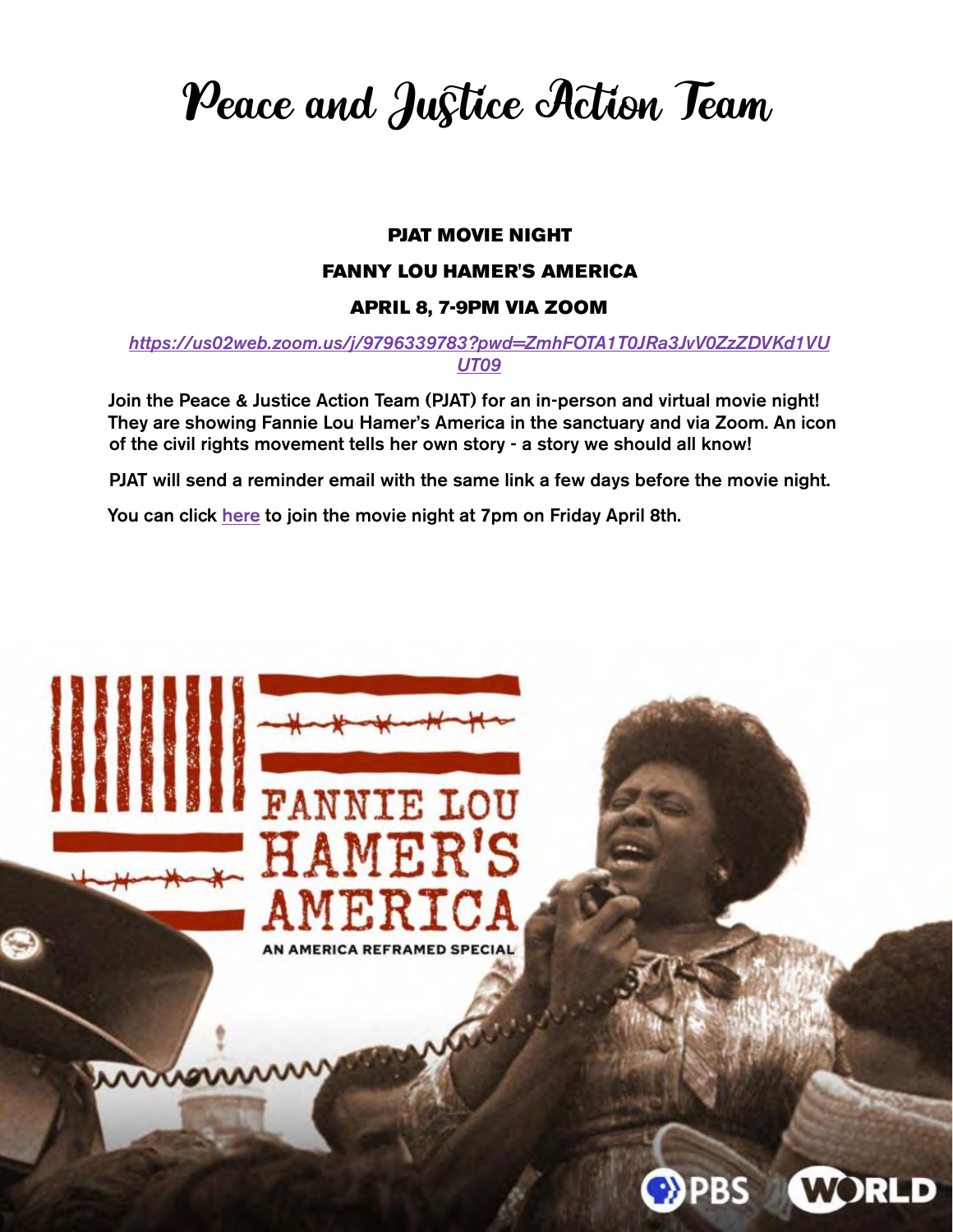# SoUUlful Family Ministry

## **March Highlights**

### Sharing thoughts.......

### **Developing Empathy**

We start off our Happy Heart Circle Time by asking our hearts, *"How do you feel?"* I go on... *"no matter how you feel, these feelings are special because they belong to you."* I encourage the children to ask others, *"How does your heart feel?"* This is the beginning of developing empathy, starting with the child understanding their feelings first before understanding how another's may feel.

Children experience the same emotions as adults do. We as care givers, can help empathy development by acknowledging our own feelings as well as theirs. By doing so we are planting the seeds for growing empathy.

### **Happy Heart Circle Time**

This month we explored building leadership skills. We began with, *"What makes us special?"* Using a granola recipe and for each added ingredient, we answered questions about ourselves, i.e. *"I like to\_\_."* Using magnets, we demonstrated how to attract friends and invite them into our hearts, for an example, using kind words, comforting a sad friend and sharing a smile. As a leader we have choices. The children were encouraged to follow their own foot steps and do what they think is right. And finally, using popsicle sticks, we created shapes, understanding that everyone is important and needed in completing the shape.

### **Family Project Time**

Our projects included, making peanut butter granola balls (yum!!), making a feeling book, feeling the colors with finger paint, creating magic sticks and making germinating seed bags to hang in our windows.





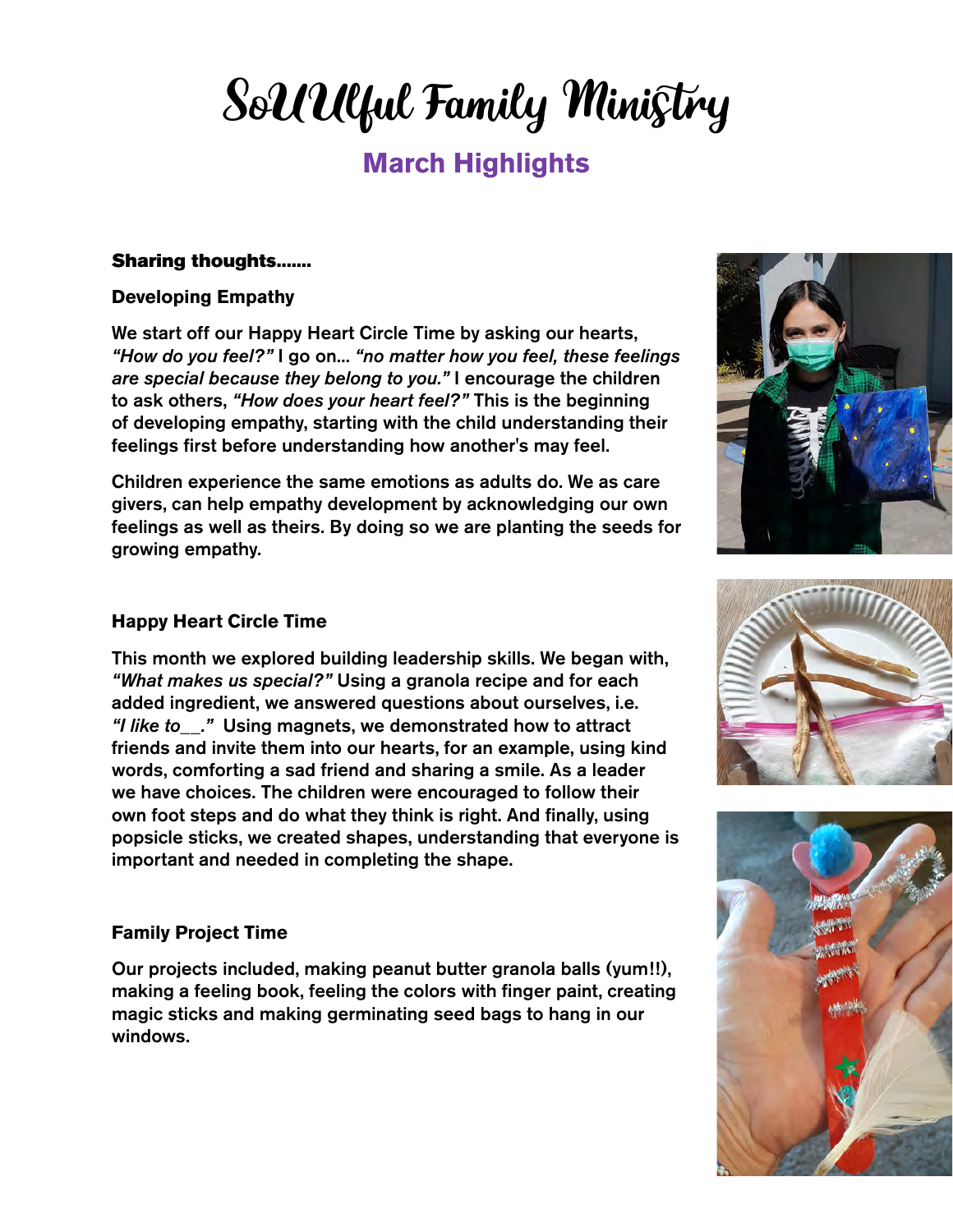# SoUUlful Family Ministry

### **March Highlights (cont.)**

### **Gratitude**

I have so much gratitude for the support SoUULful Family receives. I could not do this without the help of others. Thank you, Ethel May S, Shiela M, Rene R, Donnie R, Kelly H, Lea C, Lavon H, and Amy P.

*–Lorie Miller, SoUUlful Family Coordinator*